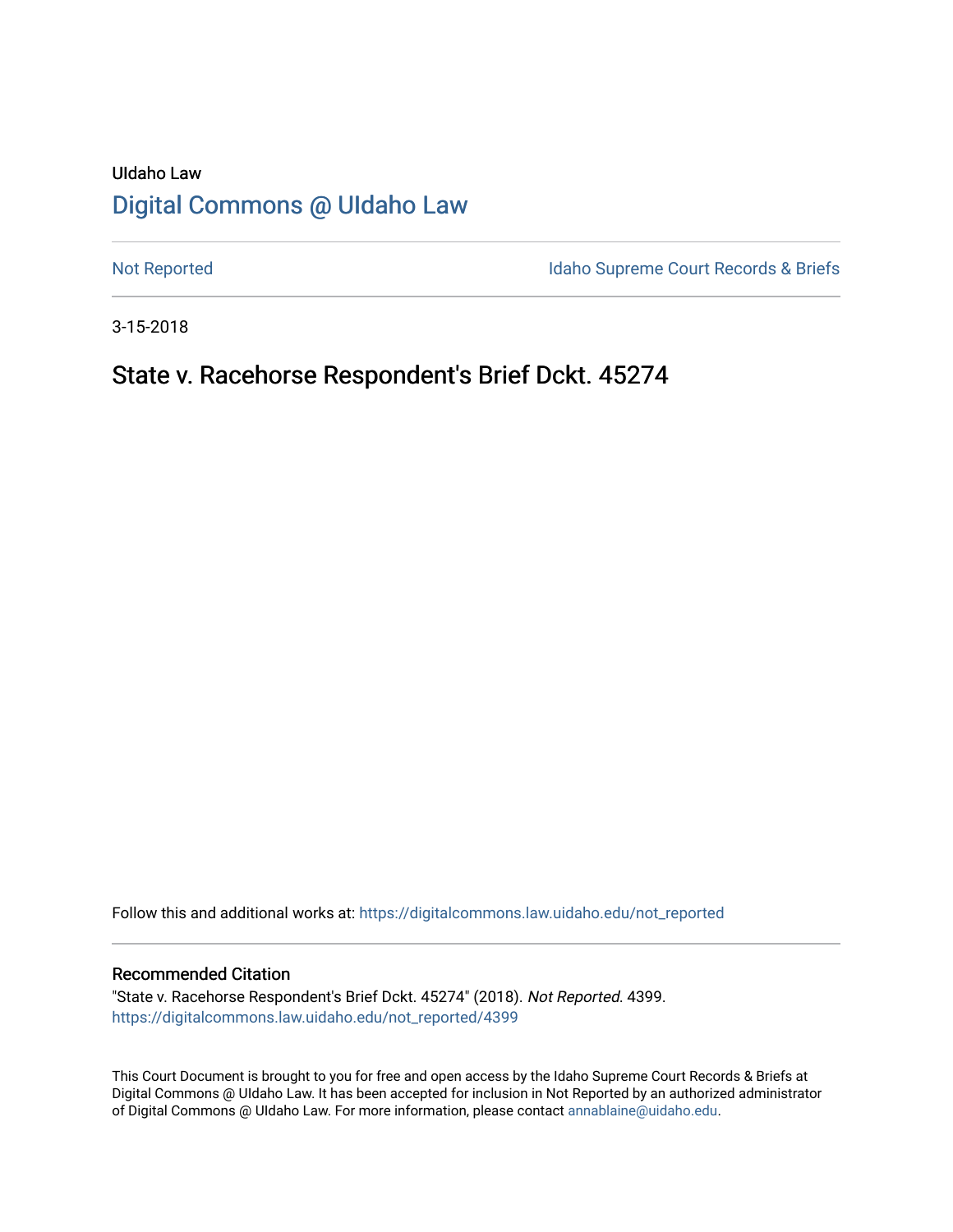#### **IN THE SUPREME COURT OF THE STATE OF IDAHO**

| <b>STATE OF IDAHO,</b>       |     |
|------------------------------|-----|
|                              | No. |
| <b>Plaintiff-Respondent,</b> |     |
|                              | Ban |
| v.                           | R.  |
|                              |     |
| TYSON I. RACEHORSE,          |     |
|                              |     |
| Defendant-Appellant.         |     |
|                              |     |

**No. 45274** 

**Bannock County Case No. CR-2016-16275** 

## **BRIEF OF RESPONDENT** \_\_\_\_\_\_\_\_\_\_\_\_\_\_\_\_\_\_\_\_\_\_\_\_

\_\_\_\_\_\_\_\_\_\_\_\_\_\_\_\_\_\_\_\_\_\_\_\_

## **APPEAL FROM THE DISTRICT COURT OF THE SIXTH JUDICIAL DISTRICT OF THE STATE OF IDAHO, IN AND FOR THE COUNTY OF BANNOCK**

\_\_\_\_\_\_\_\_\_\_\_\_\_\_\_\_\_\_\_\_\_\_\_\_

# **HONORABLE ROBERT C. NAFTZ District Judge**

\_\_\_\_\_\_\_\_\_\_\_\_\_\_\_\_\_\_\_\_\_\_\_\_

**LAWRENCE G. WASDEN Attorney General State of Idaho**

**PAUL R. PANTHER Deputy Attorney General Chief, Criminal Law Division**

**TED S. TOLLEFSON Deputy Attorney General Criminal Law Division P. O. Box 83720 Boise, Idaho 83720-0010 (208) 334-4534** 

**ATTORNEYS FOR PLAINTIFF-RESPONDENT** **MAYA P. WALDRON Deputy State Appellate Public Defender 322 E. Front St., Ste. 570 Boise, Idaho 83702 (208) 334-2712** 

**ATTORNEY FOR DEFENDANT-APPELLANT**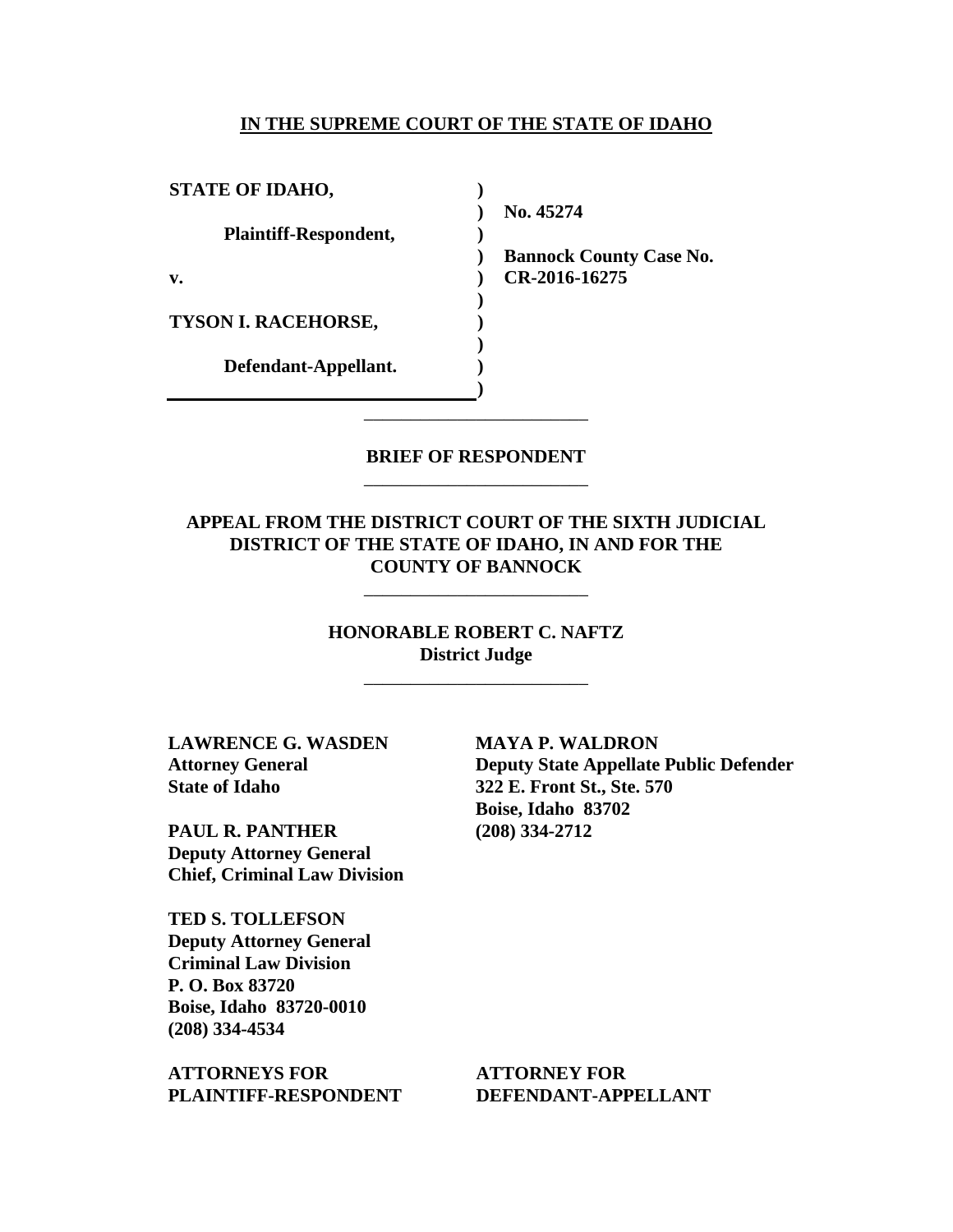# **TABLE OF CONTENTS**

# **PAGE**

| The District Court Did Not Err When It Denied Racehorse's                                                                                                                                                                                      |  |
|------------------------------------------------------------------------------------------------------------------------------------------------------------------------------------------------------------------------------------------------|--|
| A.                                                                                                                                                                                                                                             |  |
| <b>B.</b>                                                                                                                                                                                                                                      |  |
| $C$ .<br>Racehorse Has Failed To Show Clear Error In<br>The District Court's Findings That Mr. Steimlosk<br>Was Acting As A Private Individual And That<br>Racehorse's Cigarette Pack Was In His Jacket<br>When Officer Miller Asked To Search |  |
| 1.<br>Mr. Steimlosk Was Acting As A Private<br>Individual And Thus His Request That<br>Racehorse Empty His Pockets Does Not                                                                                                                    |  |
| There Is Substantial And Competent<br>2.<br>Evidence That The Cigarette Pack Was<br>In Racehorse's Jacket When Officer<br>Miller Asked For, And Received,                                                                                      |  |
|                                                                                                                                                                                                                                                |  |
|                                                                                                                                                                                                                                                |  |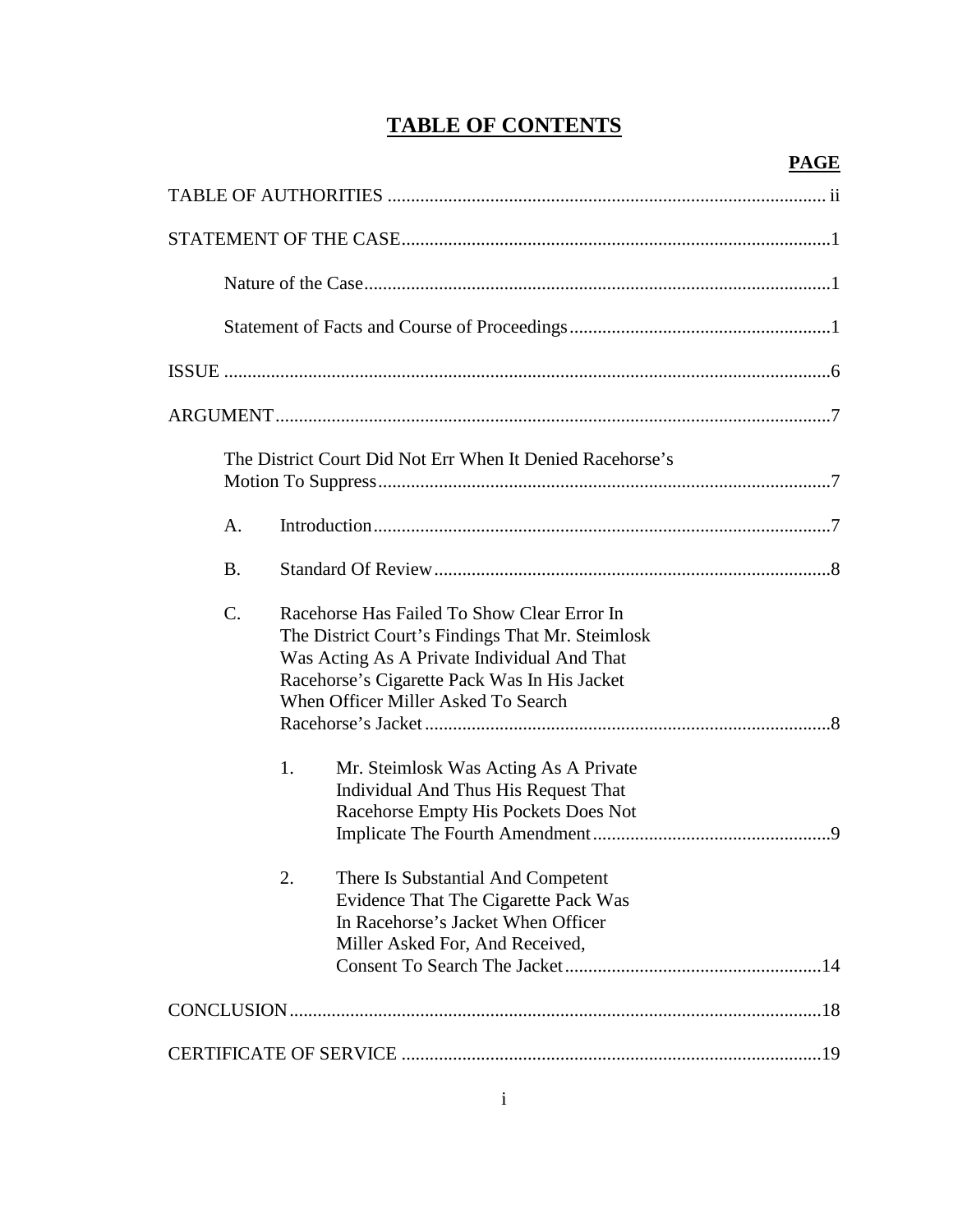# **TABLE OF AUTHORITIES**

| <b>CASES</b> | <b>PAGE</b> |
|--------------|-------------|
|              |             |
|              |             |
|              |             |
|              |             |
|              |             |
|              |             |
|              |             |
|              |             |
|              |             |
|              |             |
|              |             |
|              |             |
|              |             |
|              |             |
|              |             |
|              |             |
|              |             |
|              |             |
|              |             |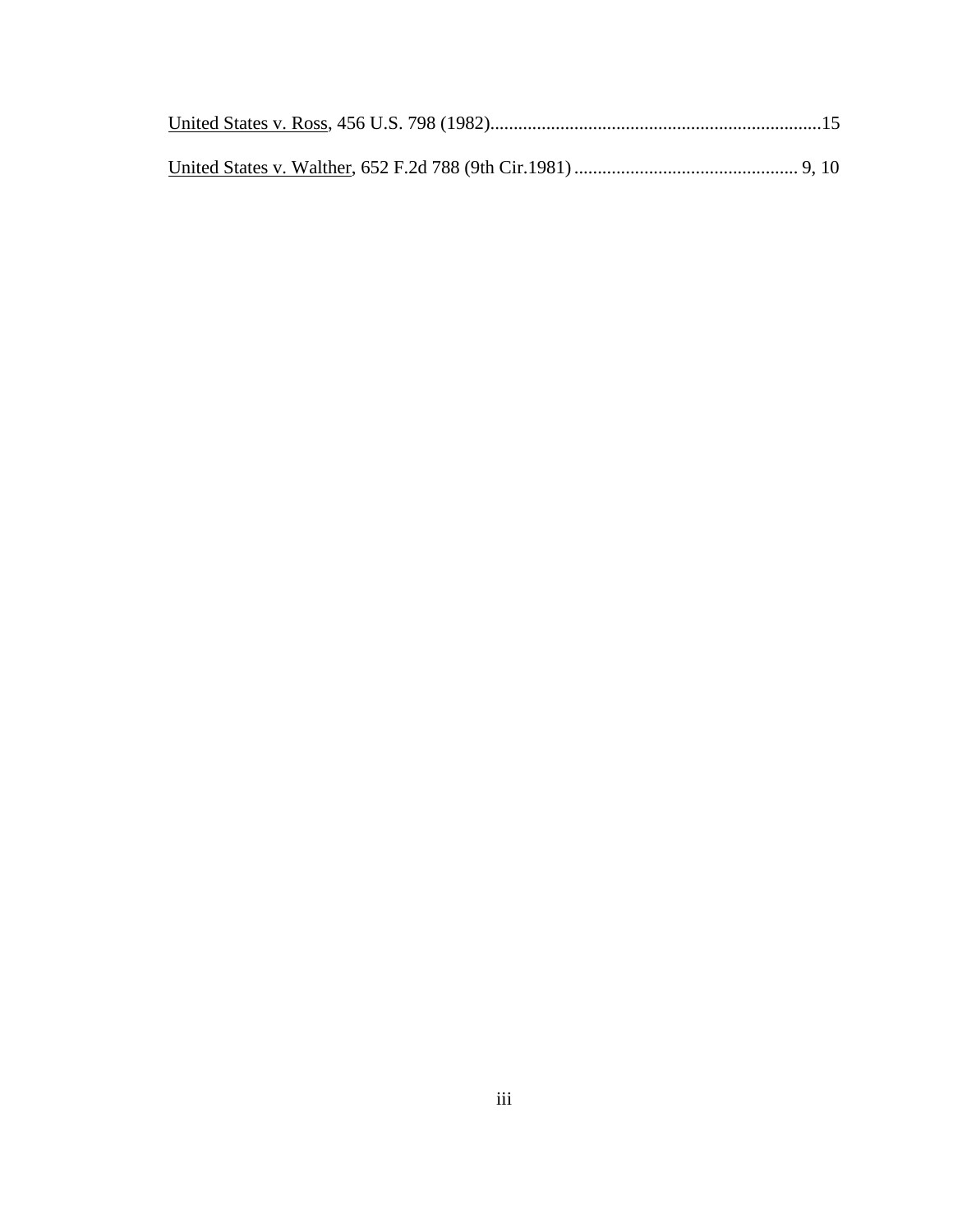#### STATEMENT OF THE CASE

#### Nature of the Case

Tyson Irwin Racehorse appeals from the judgment of the district court entered upon his guilty plea to possession of methamphetamine. On appeal Racehorse argues the district court erred when it denied his motion to suppress.

#### Statement of Facts and Course of Proceedings

Quinn Steimlosk is the Senior Loss Prevention Specialist at Albertsons grocery store.  $(2/23/17 \text{ Tr.}, p. 10, L. 23 - p. 13, L.1)$  One of Mr. Steimlosk's primary duties is to catch shoplifters. (See id.) Mr. Steimlosk saw Racehorse go to the service deli and get a dinner deal bag.  $(2/23/17 \text{ Tr.}, p. 13, L. 9 - p. 15, L. 7.)$  Racehorse then took some Astroglide off the shelf and concealed it in the dinner deal bag. (Id.) Racehorse got two beers from the cooler. (Id.) Racehorse then used the self-checkout and scanned the dinner deal bag and only one of the two beers. (Id.)

Mr. Steimlosk and another store employee waited until Racehorse passed through the first set of exit doors before they stopped Racehorse.  $(2/23/17 \text{ Tr}$ , p. 15, L. 8 – p. 17, L. 16.) Mr. Steimlosk told Racehorse that he was with the Loss Prevention Department and told him that they needed to speak with him about the items he failed to purchase. (Id.) Racehorse cooperated, and they went to the office. (Id.)

Once they were in the office, Mr. Steimlosk asked Racehorse to place his purchased items on the counter and to empty his pockets, show his waistline and remove his jacket.  $(2/23/17 \text{ Tr.}, p. 19, L. 15 - p. 21, L. 11.)$  Mr. Steimlosk asked him to do these things for "the safety of [himself] and other associates and customers" and to recover any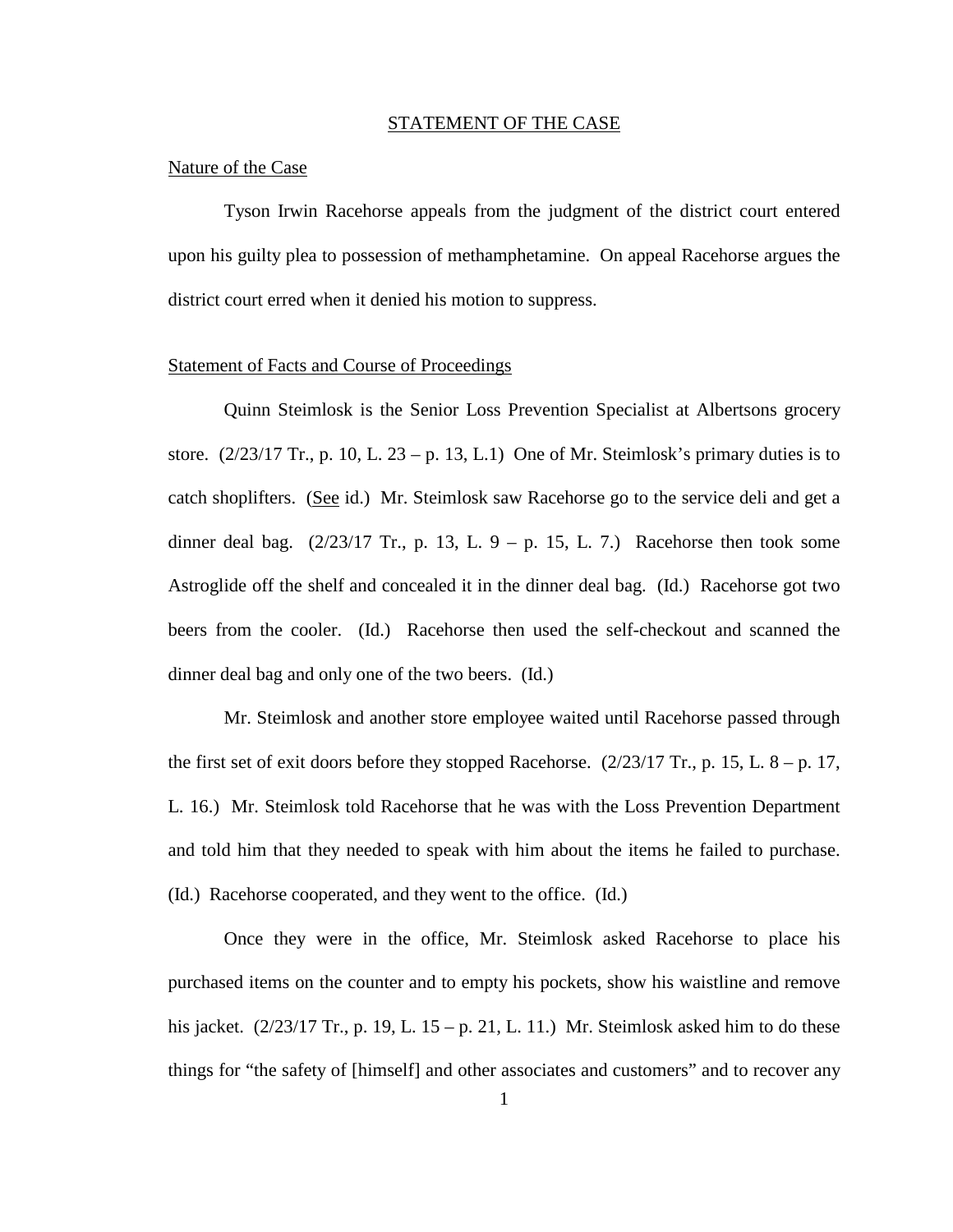stolen merchandise. (Id.) Racehorse removed several items from his pockets, including cash and a syringe. (Id.) Mr. Steimlosk noticed a pack of cigarettes in Racehorse's jacket, but he just set the jacket aside. (Id.) The Astroglide was located in the dinner deal bag, and the second, unpaid for, beer was in one of the shopping bags. (Id.) The pack of cigarettes remained in Racehorse's jacket. (2/23/17 Tr., p. 34, Ls. 17-20, p. 37, Ls. 14- 19.) Mr. Steimlosk talked to Racehorse about his failure to purchase the Astroglide and second beer.  $(2/23/17 \text{ Tr.}, p. 21, L. 25 - p. 22, L. 18.)$  Mr. Steimlosk then contacted the Pocatello Police Department and requested they send an officer. (2/23/17 Tr., p. 22, Ls. 19-24.)

Officer Miller was dispatched to Albertsons in response to Mr. Steimlosk's report of an individual concealing items in the store. (2/23/17 Tr., p. 55, Ls. 7-13.) Mr. Steimlosk informed Officer Miller that Racehorse failed to pay for the Astroglide and one of the beers.  $(2/23/17 \text{ Tr}$ , p. 24, L. 21 – p. 25, L. 5, p. 57, L. 11 – p. 60, L. 1.) Officer Miller gave Racehorse *Miranda*<sup>[1](#page-6-0)</sup> warnings.  $(2/23/17 \text{ Tr.}, p. 57, L. 11 - p. 60, L. 1.)$ Racehorse told Officer Miller he would answer questions. (2/23/17 Tr., p. 60, Ls. 2-7.) Racehorse admitted to concealing one item with the intent to take it from the store, but claimed it was an accident he did not pay for the second item. (2/23/17 Tr., p. 60, Ls. 12- 23.) Officer Miller asked Racehorse about the syringe.  $(2/23/17 \text{ Tr}$ , p. 60, L. 24 – p. 64, L. 21.) Racehorse claimed he was holding the syringe for a family member, who needed it for medical purposes. (Id.)

 $\overline{a}$ 

<span id="page-6-0"></span><sup>&</sup>lt;sup>1</sup> Miranda v. Arizona, 384 U.S. 436 (1966).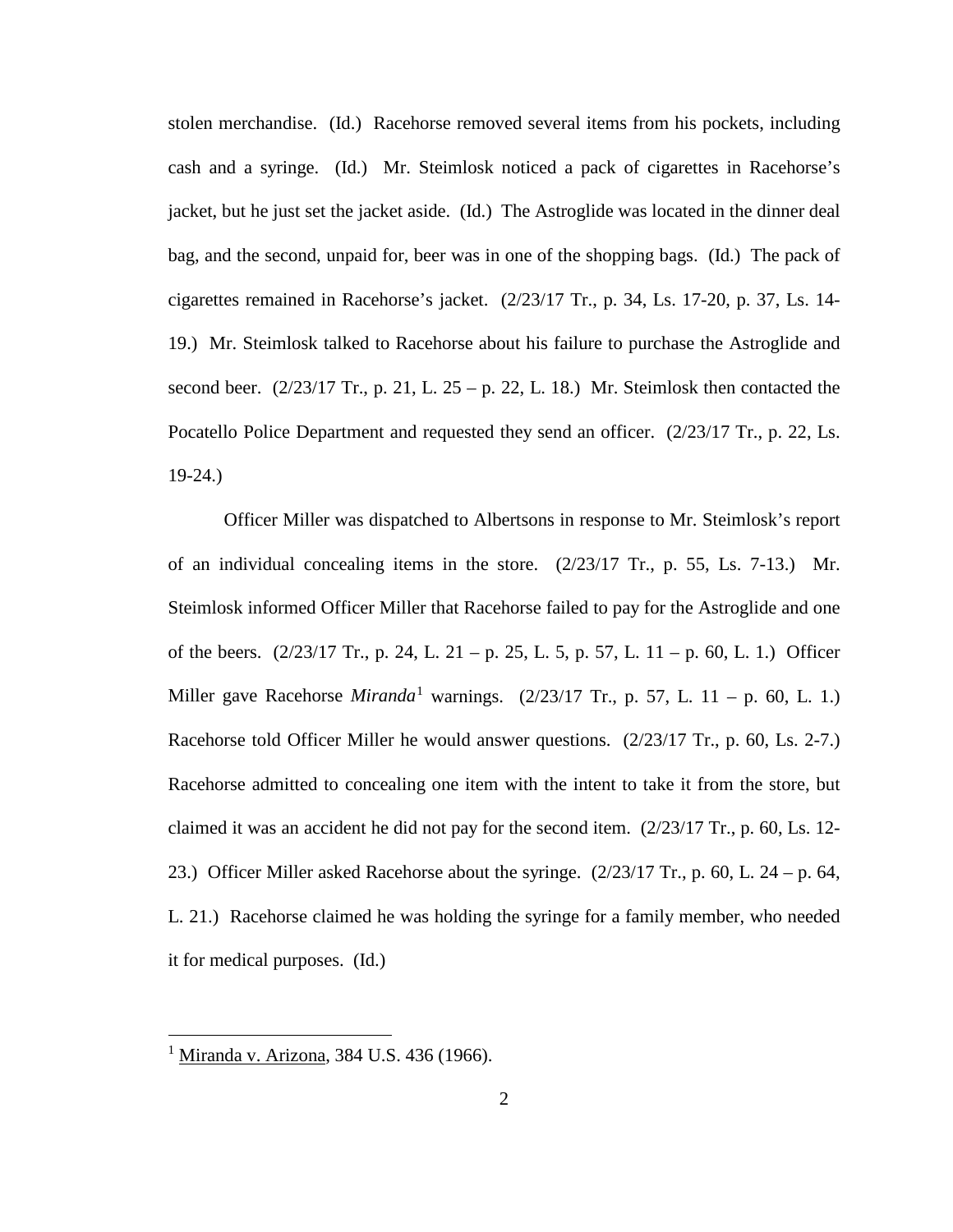Officer Miller asked Racehorse if he had anything illegal in his jacket. (2/23/17 Tr., p. 65, L. 21 – p. 66, L. 21.) Racehorse said, "No. You can check." (Id.) Officer Miller clarified and asked if it was okay if he checked the jacket, and Racehorse said "Yes." (Id.) Officer Miller checked the jacket and found, in the right front pocket, a packet of cigarettes.  $(2/23/17 \text{ Tr.}, p. 66, L. 22 - p. 67, L. 13.)$  Inside the packet of cigarettes Officer Miller found a small plastic bag containing a white crystalline substance. (Id.) The white crystalline substance appeared to be methamphetamine. (Id.) Officer Miller placed Racehorse under arrest. (2/23/17 Tr., p. 67, L. 14 – p. 68, L. 22.) During the search incident to arrest Officer Miller found another bag containing what appeared to be methamphetamine in Racehorse's right front small change pocket. (Id.)

The state charged Racehorse with possession of methamphetamine with the intent to deliver and with a persistent violator enhancement. (R., pp. 71-74.) Racehorse filed a motion to suppress, arguing that any evidence obtained from Racehorse was the product of an unconstitutional search and should be suppressed. (R., pp. 89-90.) The district court held a hearing. (R., pp. 93-94.)

Mr. Steimlosk testified that he observed the officer read Racehorse the *Miranda* warnings and saw the officer search and find the baggies with a crystal substance.  $(2/23/17$  Tr., p. 25, L. 10 – p. 26, L. 11.) Officer Miller testified that his conversation with Racehorse was civil and Racehorse was cooperative. (2/23/17 Tr., p. 66, Ls. 3-12.) Nicole Arzola, the front end assistant manager/cashier at Albertsons who assisted Mr. Steimlosk, testified that she was not sure when the cigarettes were removed from Racehorse's jacket.  $(2/23/17 \text{ Tr.}, p. 87, L. 16 - p. 91, L. 23.)$  However, she thought the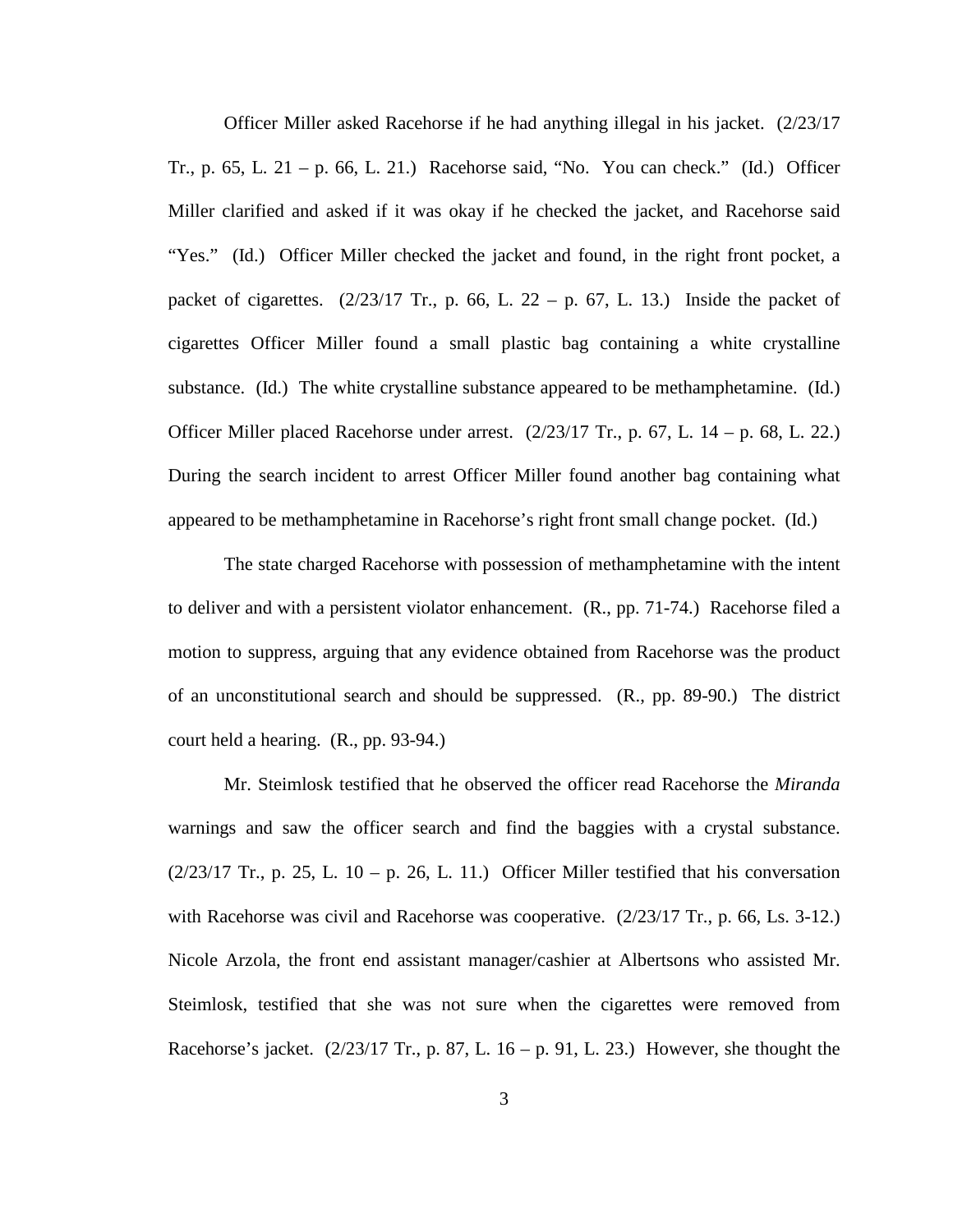cigarettes might have been removed from the pocket before the police arrived. (Id.) Officer Cartwright testified, but he did not recall all of the items that Officer Miller pulled from Racehorse's pockets.  $(2/23/17 \text{ Tr.}, p. 94, L. 3 - p. 99, L. 7^2)$  $(2/23/17 \text{ Tr.}, p. 94, L. 3 - p. 99, L. 7^2)$  $(2/23/17 \text{ Tr.}, p. 94, L. 3 - p. 99, L. 7^2)$  After the hearing both parties submitted briefs. (See 2/23/17 Tr., p. 105, L. 7 – p. 107, L. 17; R., pp. 100-116.)

The district court entered a Memorandum Decision and Order denying Racehorse's motion to suppress. (R., pp. 117-124.) The district court found that Mr. Steimlosk's request that Racehorse empty his pockets was done for his own purposes and law enforcement did not know or consent to the search and thus the Fourth Amendment was not implicated. (See id.) The district court also found that there was no evidence that Officer Miller coerced Racehorse into granting consent to search his jacket. (See id.) The district court found there was substantial and competent evidence that Racehorse freely and voluntarily gave his consent to search his jacket, where the cigarette pack and the first baggie of methamphetamine were found. (R., pp. 121-122.)

Racehorse and the state entered into a Rule 11 Plea Bargain Agreement. (R., pp. 133-135.) Under the terms of the agreement, Racehorse agreed to plead guilty to the amended charge of possession of methamphetamine and reserved the right to appeal the suppression ruling. (See id.) The agreement also bound the court to impose a sentence that would run concurrently with Racehorse's pending parole violation. (See 5/8/17 Tr.,

 $\overline{a}$ 

<span id="page-8-0"></span> $2$  The pages of the transcript file appear to be slightly out of order. After page 96, the transcript of the February 23, 2017 suppression hearing abruptly ends, and the transcript of the July 10, 2017 sentencing hearing begins. However, after the July 10, 2017 sentencing transcript, the February 23, 2017 suppression hearing transcript restarts on page 97.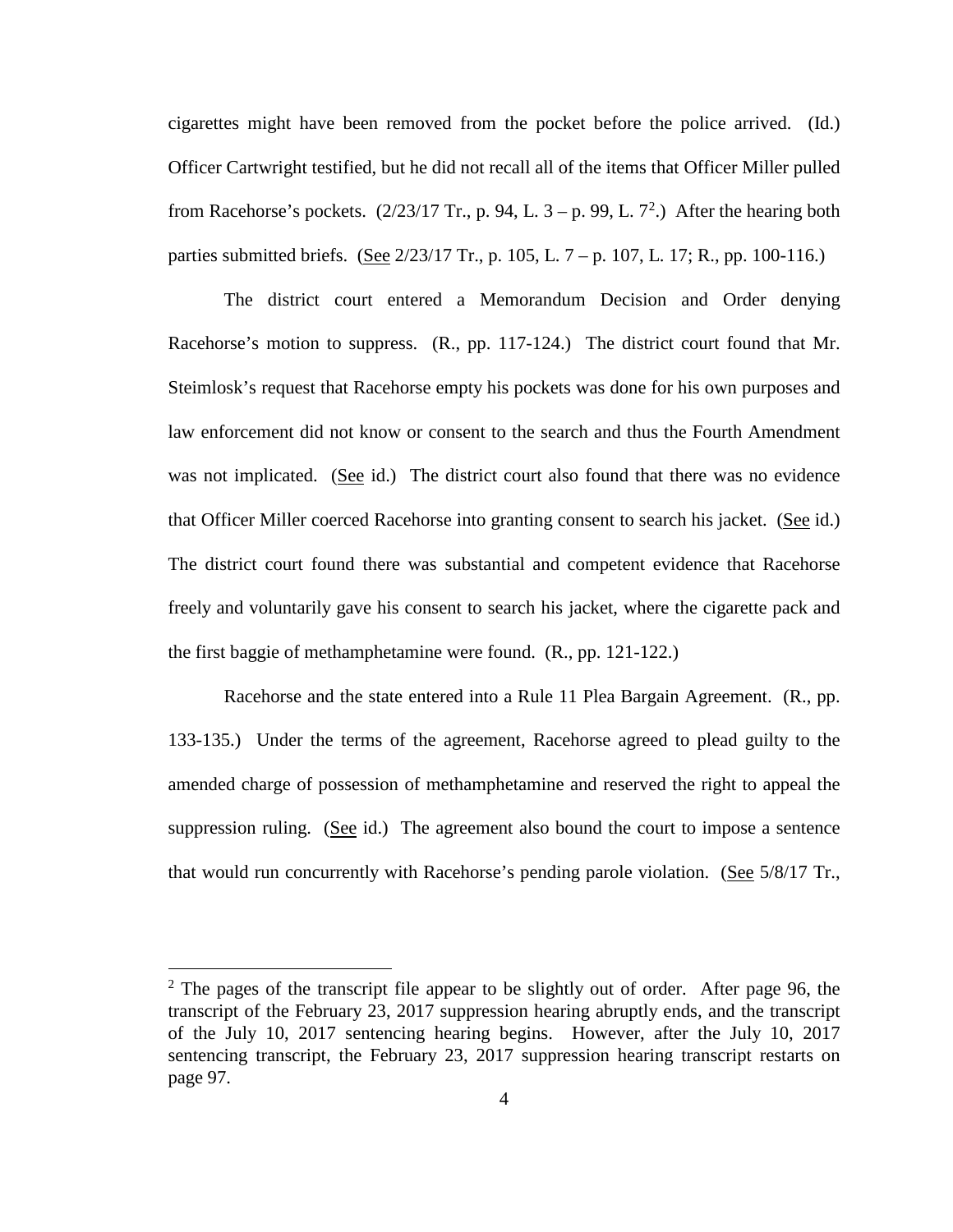p. 111, L. 5 – p. 112, L. 7.) Racehorse entered a guilty plea. (R., pp. 150-152; 5/8/17 Tr., p. 108, L. 5 – p. 120, L. 5.) The district court sentenced Racehorse to three years with 10 months fixed, to run concurrently with his sentences in other cases. (R., pp. 160-161, 163-166; 7/10/17 Tr., p. 141, L. 19 – p. 144, L. 1.) Racehorse timely appealed. (R., pp. 167-170.)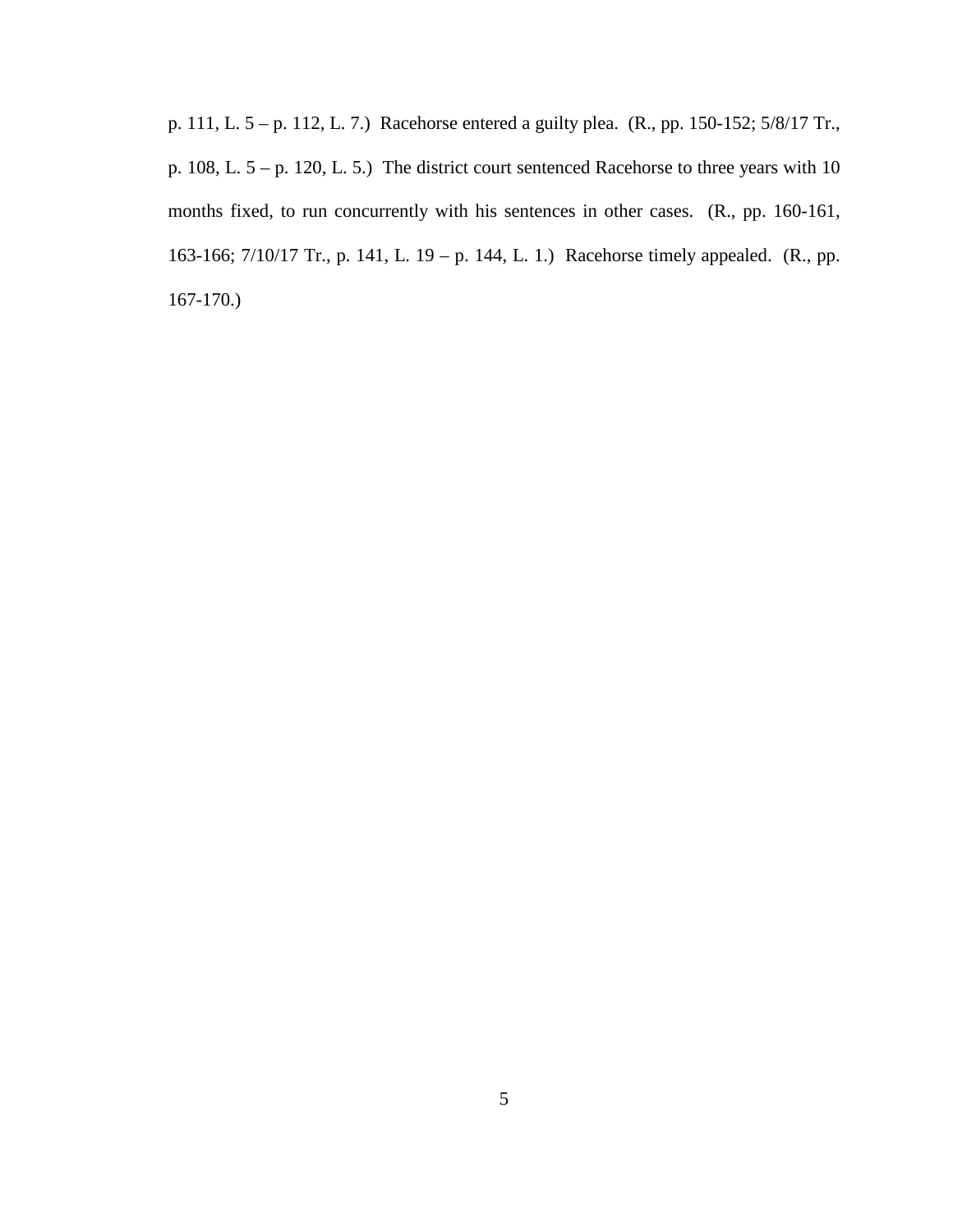# ISSUE

Racehorse states the issue on appeal as:

Did the district court err by denying Mr. Racehorse's motion to suppress?

(Appellant's brief, p. 6.)

The state rephrases the issue as:

Has Racehorse failed to show the district court erred when it denied Racehorse's motion to suppress?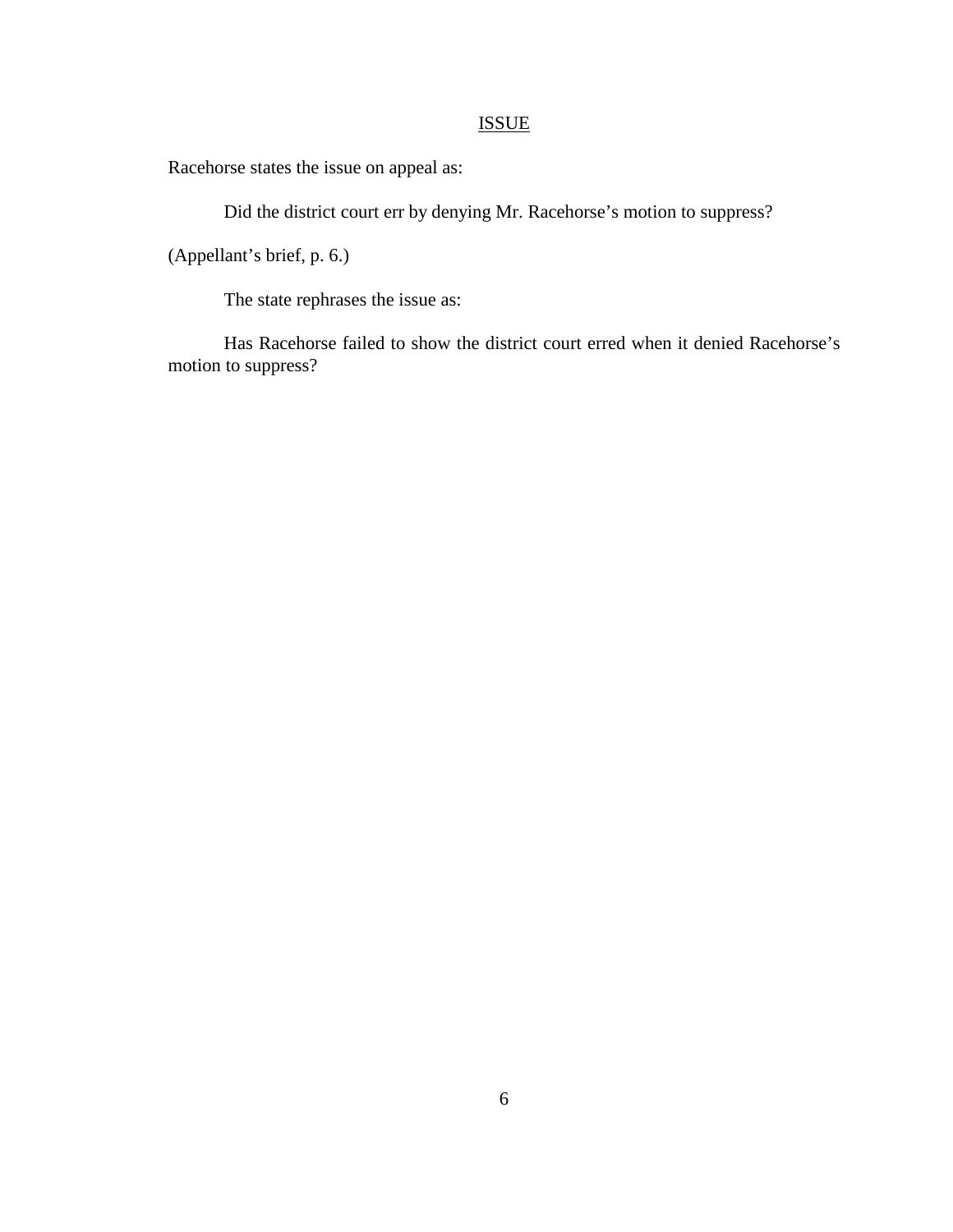#### ARGUMENT

#### The District Court Did Not Err When It Denied Racehorse's Motion To Suppress

#### A. Introduction

Mr. Steimlosk asked Racehorse to empty his pockets and place the items from his pockets on the table. (R., p. 118.) No police officers were present, nor did law enforcement know or consent to Mr. Steimlosk's request. (R., pp. 119-120.) The district court found that this search did not implicate the Fourth Amendment because Mr. Steimlosk was a private citizen and not a government official. (See id.) On appeal, Racehorse argues that the district court erred when it found Mr. Steimlosk was not acting as a government official. (See Appellant's brief, pp. 7-8.) Racehorse is mindful that there was "substantial evidence" to support the district court's finding, but nonetheless argues the district court clearly erred. (See id.) Racehorse's argument is without support in the record and in law.

The district court also found that Racehorse freely and voluntarily gave consent to Officer Miller to search his jacket (sometimes referred to as a coat) in which Officer Miller found the cigarette pack that contained the first baggie of methamphetamine. (R., pp. 121-122.) On appeal, Racehorse challenges the district court's finding that the cigarette pack was in Racehorse's jacket when Racehorse gave Officer Miller consent to search it. And, pointing to evidence that he contends shows the cigarette pack was actually on the table, Racehorse argues Officer Miller's search of the cigarette pack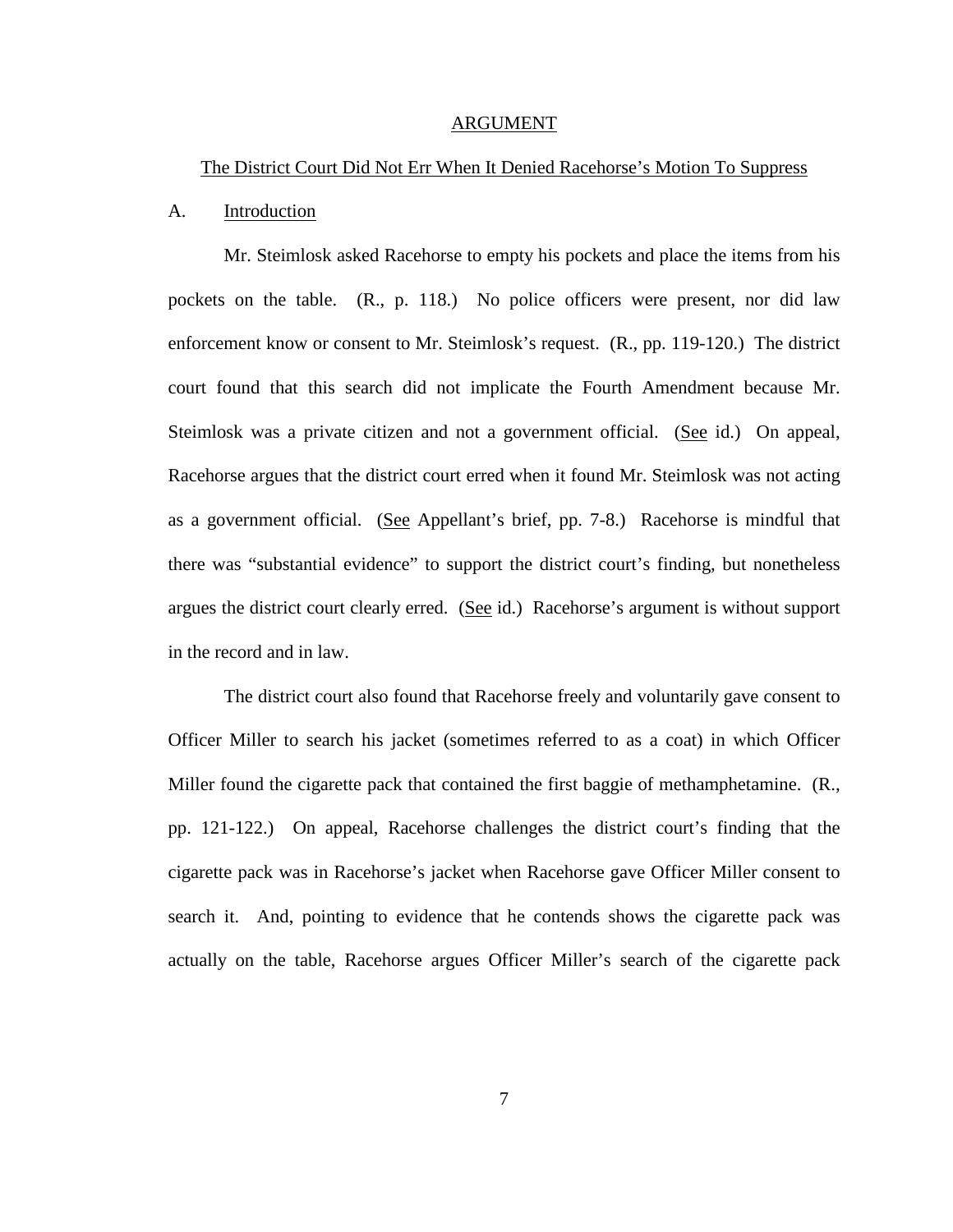exceed the scope of his consent.<sup>[3](#page-12-0)</sup> (See Appellant's brief, pp. 8-10.) Again Racehorse is "mindful" that there is substantial evidence that the cigarette pack was in Racehorse's jacket, but nonetheless argues that the district court clearly erred. (See id.) Racehorse's argument is without support in the record and in law.

#### B. Standard Of Review

 $\overline{a}$ 

In reviewing an order denying a motion to suppress evidence, the appellate court applies a bifurcated standard of review. State v. Anderson, 154 Idaho 703, 302 P.3d 328 (2012) (citing State v. Purdum*,* 147 Idaho 206, 207, 207 P.3d 182, 183 (2009)). The appellate court will accept the trial court's findings of fact unless they are clearly erroneous but will freely review the trial court's application of constitutional principles to the facts found. Id.

C. Racehorse Has Failed To Show Clear Error In The District Court's Findings That Mr. Steimlosk Was Acting As A Private Individual And That Racehorse's Cigarette Pack Was In His Jacket When Officer Miller Asked To Search Racehorse's Jacket

The district court found that the Fourth Amendment was not implicated when Mr. Steimlosk asked Racehorse to empty his pockets because Mr. Steimlosk was a private individual who was not conducting a search on the behalf of law enforcement. (R., pp.

<span id="page-12-0"></span> $3$  Racehorse raised this issue below. (See R., pp. 101-103.) Although the district court did not explicitly find Officer Miller's search was within the scope of Racehorse's consent, it implicitly did so when it concluded Officer Miller discovered the cigarette pack while searching Racehorse's jacket pursuant to Racehorse's voluntary consent.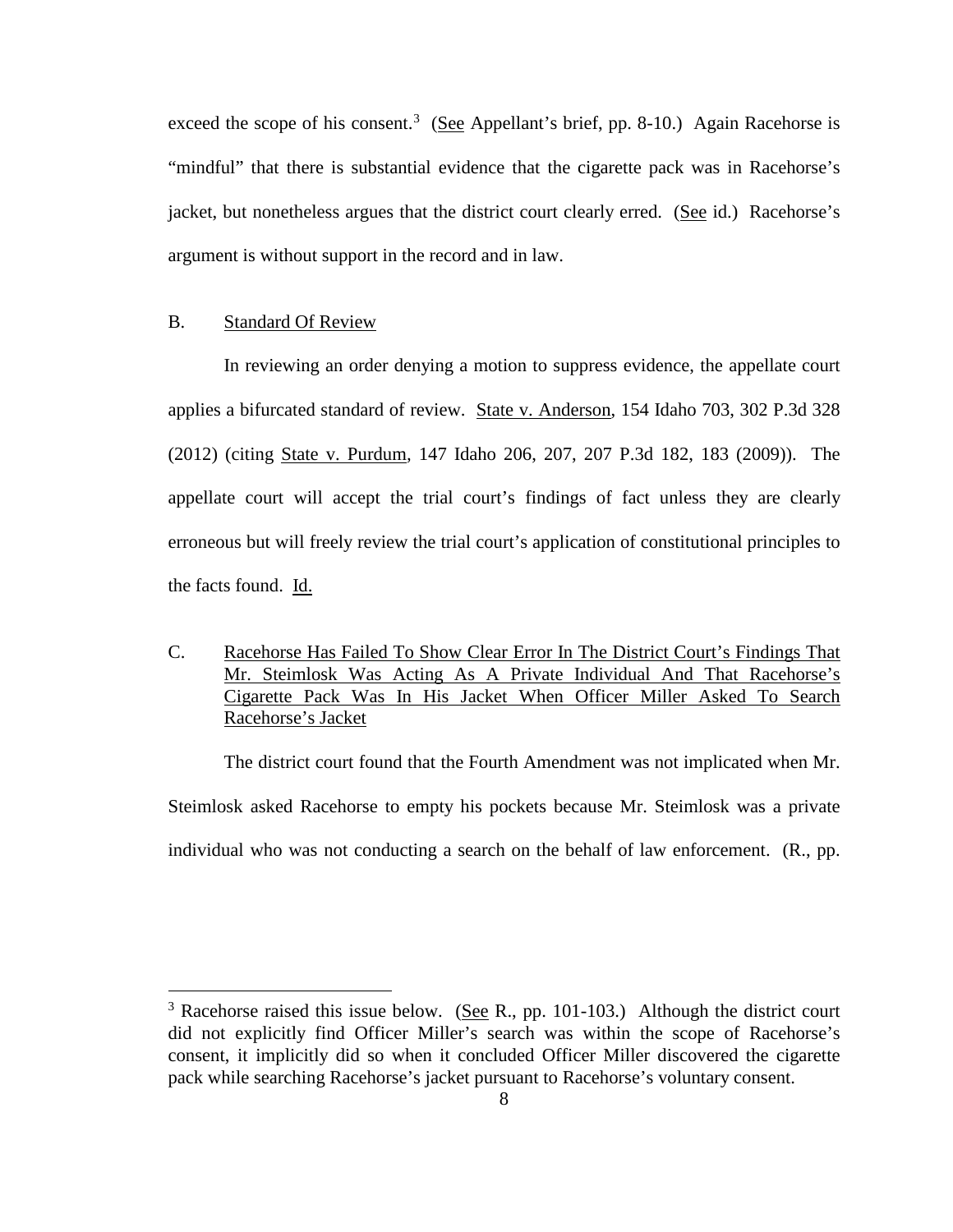119-11.) The district court also found there was substantial and competent evidence that Racehorse freely and voluntarily gave his consent to Officer Miller to search his jacket, in which the cigarette pack and first baggie of methamphetamine were found. (R., pp. 121-122.) Racehorse has failed to show the district court clearly erred in either determination.

# 1. Mr. Steimlosk Was Acting As A Private Individual And Thus His Request That Racehorse Empty His Pockets Does Not Implicate The Fourth Amendment

Mr. Steimlosk's request that Racehorse empty his pockets and place items on the table did not even implicate the Fourth Amendment because Mr. Steimlosk was a private citizen and not a government official. "It is firmly established that evidence obtained through a private search, even though wrongfully conducted, is not excludable under the fourth amendment unless government officials instigated the search or otherwise participated in a wrongful search." State v. Kopsa, 126 Idaho 512, 517, 887 P.2d 57, 62 (Ct. App. 1994) (citing State v. Pontier, 103 Idaho 91, 94, 645 P.2d 325, 328 (1982); State v. Johnson, 110 Idaho 516, 519, 716 P.2d 1288, 1291 (1986); State v. Castillo, 108 Idaho 205, 207, 697 P.2d 1219, 1221 (Ct.App.1985)). "However, where a private party acts as an agent of the State in effecting a search, Fourth Amendment protections are implicated." State v. Breese, 160 Idaho 841, 843, 379 P.3d 1111, 1113 (Ct. App. 2016) (citing United States v. Walther, 652 F.2d 788, 791 (9th Cir.1981); Kopsa, 126 Idaho at 517, 887 P.2d at 62). "The burden of proving governmental involvement in a search conducted by a private citizen rests on the party objecting to the evidence." Id. (citing Kopsa, 126 Idaho at 517, 887 P.2d at 62). There is a "gray area" between the extremes of "overt governmental participation in a search and the complete absence of such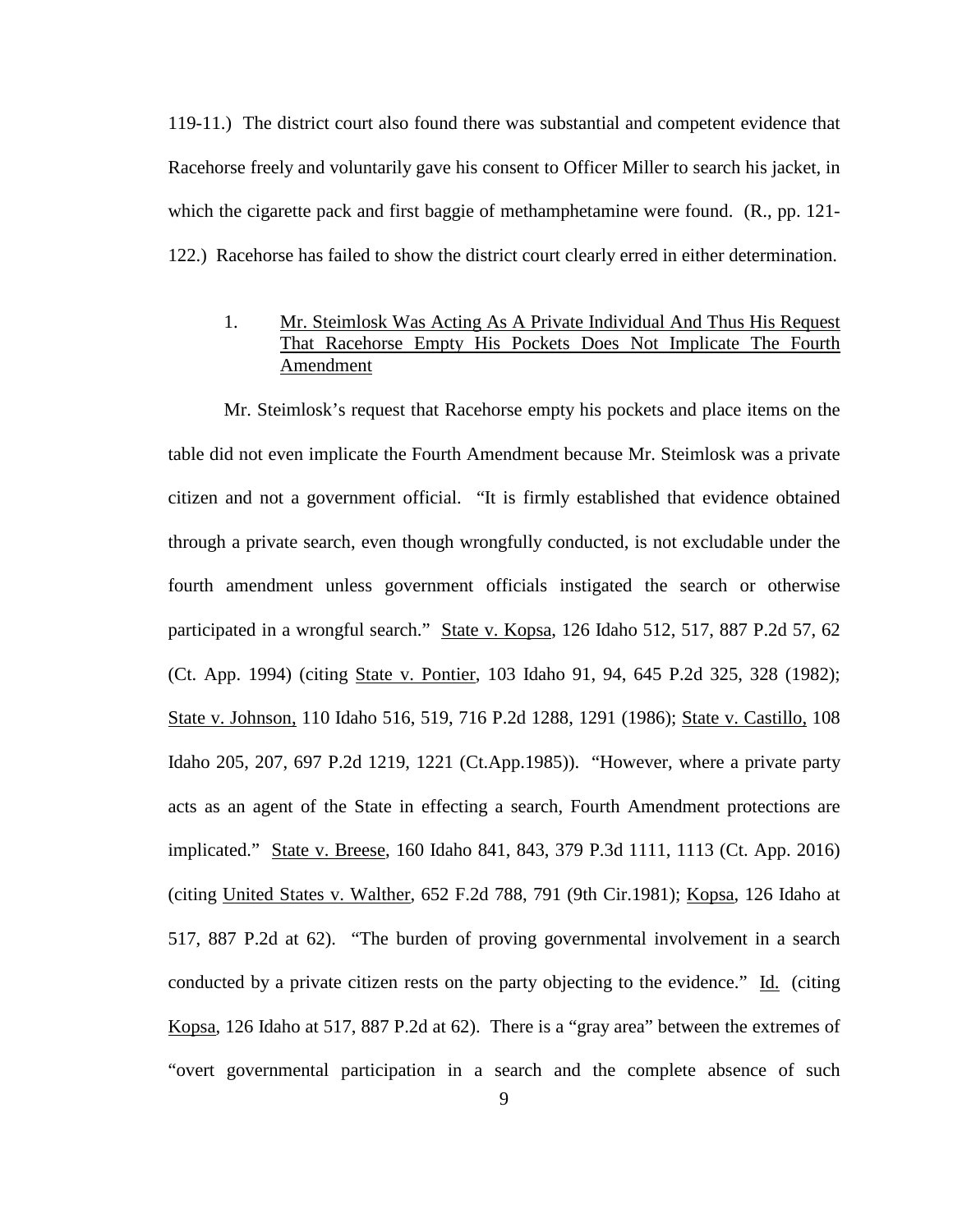participation." Kopsa, 126 Idaho at 517, 887 P.2d at 62 (citing State v. Crawford, 110 Idaho 577, 579, 716 P.2d 1349, 1351 (Ct. App. 1986); United States v. Walther, 652 F.2d 788, 791 (9th Cir.1981)). "Gray area" cases should be analyzed on a case-by-case basis, referring to certain general principles. Breese, 160 Idaho at 843, 379 P.3d at 1113 (citing Kopsa, 126 Idaho at 517, 887 P.2d at 62)). "One such principle is that *de minimis* or incidental contacts between a citizen and law enforcement prior to or during the course of a search do not subject the search to Fourth Amendment scrutiny." Id. at 843-844, 379 P.3d at 1113-1114 (citing Kopsa, 126 Idaho at 517, 887 P.2d at 62). "In order to bring a private citizen's actions within the purview of the Fourth Amendment, the government must be involved either directly as a participant or indirectly as an encourager." Id. at 844, 379 P.3d at1114 (citations omitted). "Thus, when analyzing whether the person conducting the search is acting as an instrument or agent of the government, we consider two critical factors—whether the government knew of and acquiesced in the intrusive conduct and whether the party performing the search intended to assist law enforcement efforts or further his or her own ends." Id. (citing Walther, 652 F.2d at 791; Kopsa, 126 Idaho at 517, 887 P.2d at 62).

The district court found that law enforcement did not even know about Mr. Steimlosk's search. (R., pp. 120-121.) The district court also found that Mr. Steimlosk conducted the search for his own ends and the search was not intended to assist law enforcement. (Id.)

Therefore, this Court concludes that law enforcement did not know or consent to Steimlosk's requirement that Racehorse empty his pockets. Furthermore, Steimlosk's requirement that all persons detained for shoplifting empty their pockets is not done to assist law enforcement, but is to protect the safety of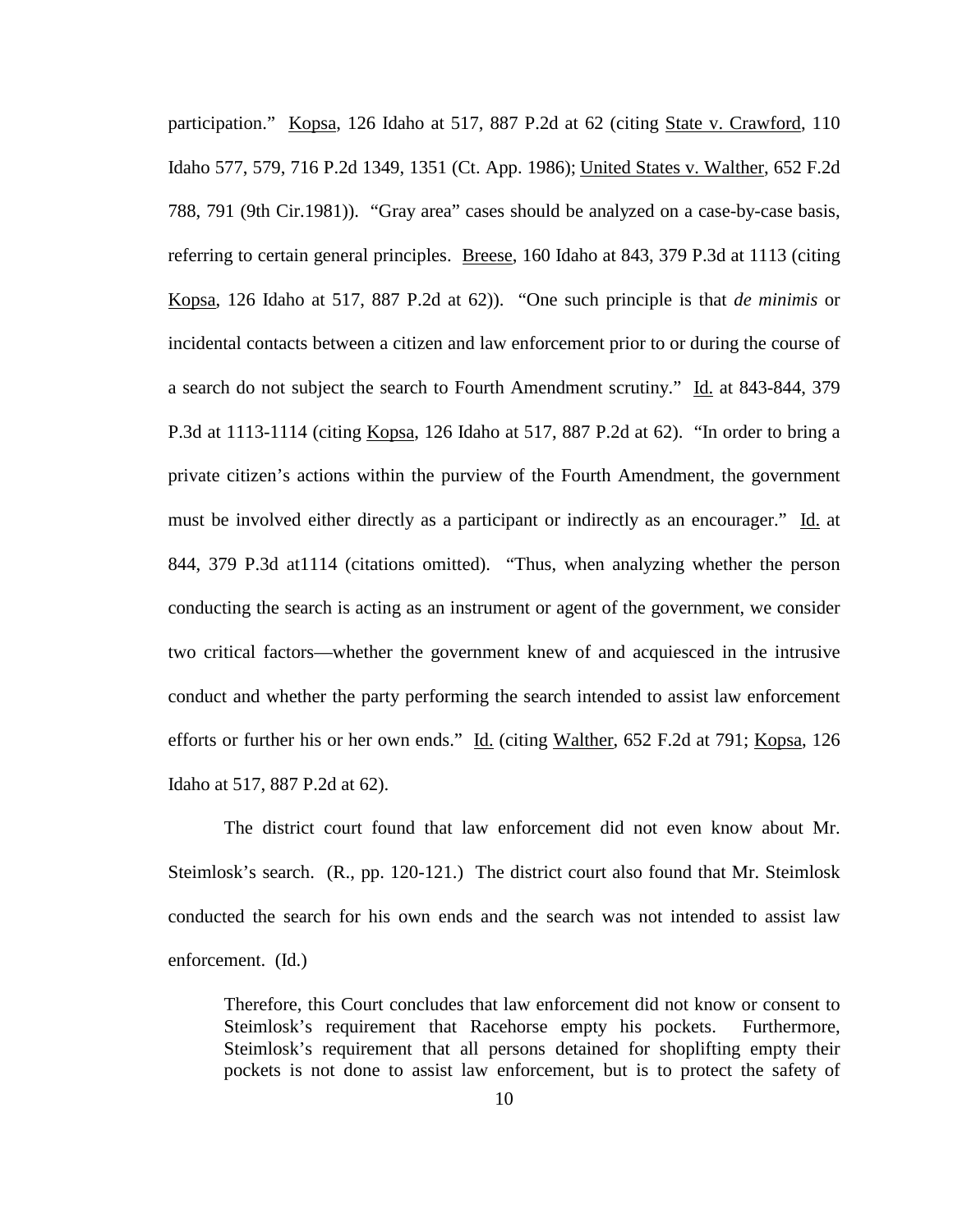Steimlosk and other staff at the store. As such, the search conducted by Steimlosk prior to law enforcement arriving on scene was initiated by Steimlosk for his own purposes and not for the benefit of law enforcement, and the protections afforded under the Fourth Amendment are therefore not implicated.

(R., pp. 120-121.)

On appeal, "Racehorse acknowledges that he presented no evidence that the officer knew of or acquiesced in Mr. Steimlosk's request that Mr. Racehorse empty his pockets, but he asserts that Mr. Steimlosk intended to aid the government when making that request." (Appellant's brief, p. 8 (citing Kopsa, 126 Idaho at 517, 887 P.2d at 62).) Racehorse argues that, because Mr. Steimlosk did not tell Racehorse he could put his items back into his pocket, Mr. Steimlosk was attempting to leave the items on the table, which would aid law enforcement. (See id.) Racehorse argues the district court's factual findings were clearly erroneous. (See id.) Racehorse's argument is unsupported by the record and the law.

As acknowledged by Racehorse, the district court's factual finding is supported by substantial evidence. (Appellant's brief, p. 8.) Mr. Steimlosk's request that Racehorse empty his pockets was not intended to aid the police. Mr. Steimlosk testified that he asked Racehorse to empty his pockets, for "the safety of [himself] and other associates and customers" and to recover any stolen merchandise.  $(2/23/17 \text{ Tr.}, p. 19, L. 15 - p. 21,$ L. 11.)

Q. So when you got to the office area that were you headed to, what did you do?

A. I asked Mr. Racehorse to place the purchased items that were in bags down on the counter. I asked him to empty his pockets, pulled them inside out, show me his waistline, show me his sockline, and take – remove his jacket.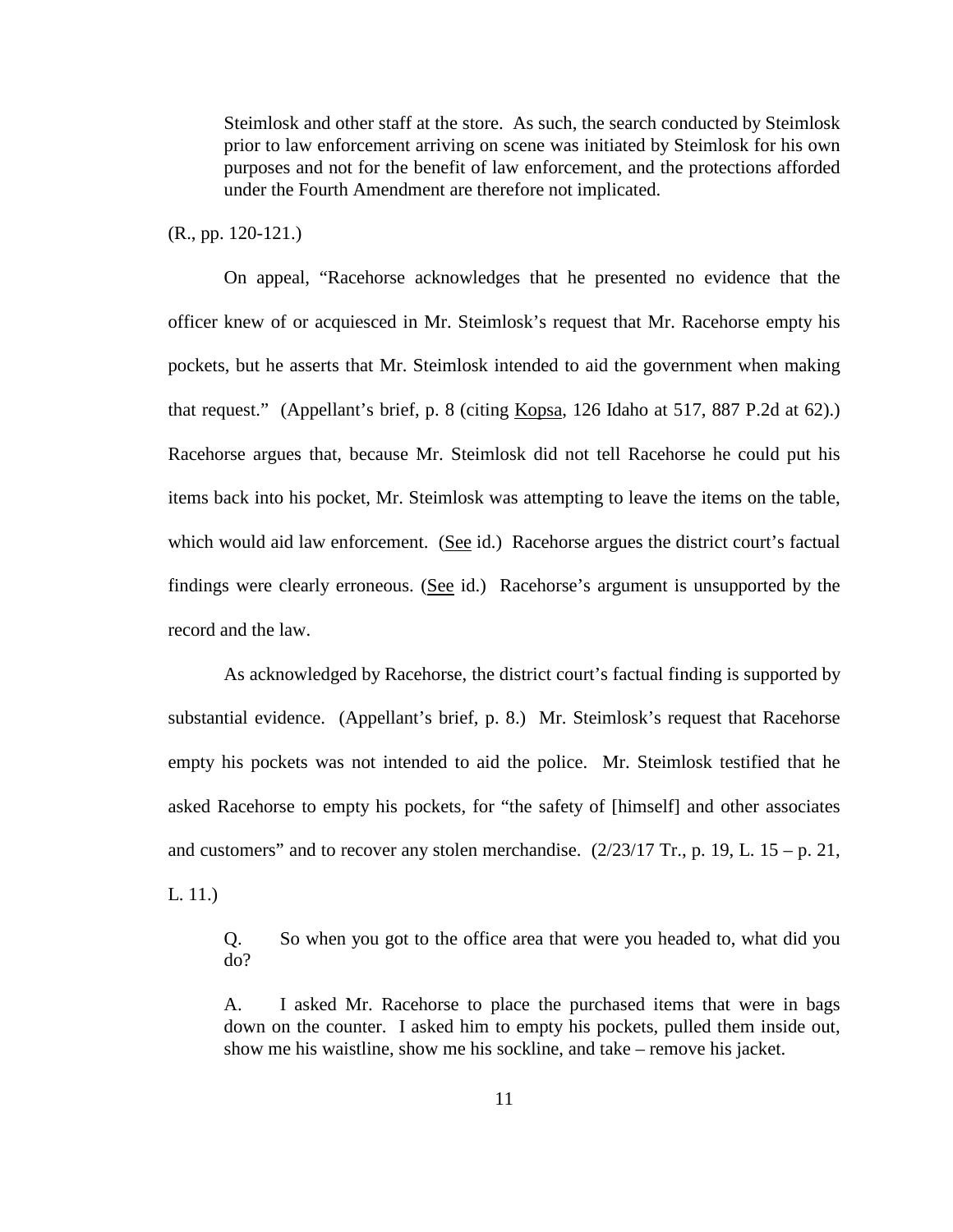Q. And why do you have – I guess, why did you ask Mr. Racehorse to do those various things and why did you check those portions of his person?

A. For the safety of myself and other associates and customers, to remove all merchandise and recover all merchandise that was not paid for and to validate that there is no weapons on the subject, for my safety and the safety of our employees and customers.

 $(2/23/17$  Tr., p. 19, L. 15 – p. 20, L. 6.)

Mr. Steimlosk not telling Racehorse to put the items back into his pockets also was not intended to aid police. Mr. Steimlosk testified that telling a shoplifter to put items back into his pockets was something he simply did not do. (See  $(2/23/17 \text{ Tr}$ , p. 36,

Ls. 6-24.)

Q. Okay. And after all of those items were removed from his person, did he place them on the table or the counter or whatever it was?

A. Yes.

Q. And after you determined that there was no stolen items on his person, and no weapons on his person, did you instruct him that he could put those items back in his pockets?

- A. No, I did not.
- Q. Why is that?

A. Um, it's not something that I do with any subject ever.

Q. Well, I know you say it's not something you do. Did you want the police to observe that when they showed up?

A. Not necessarily, no. It's just my standard procedure that –

(Id.) Thus, there is substantial and competent evidence to support the district court's finding that Mr. Steimlosk's search was not done with the purpose of assisting law enforcement. Racehorse has failed to show the finding is clearly erroneous.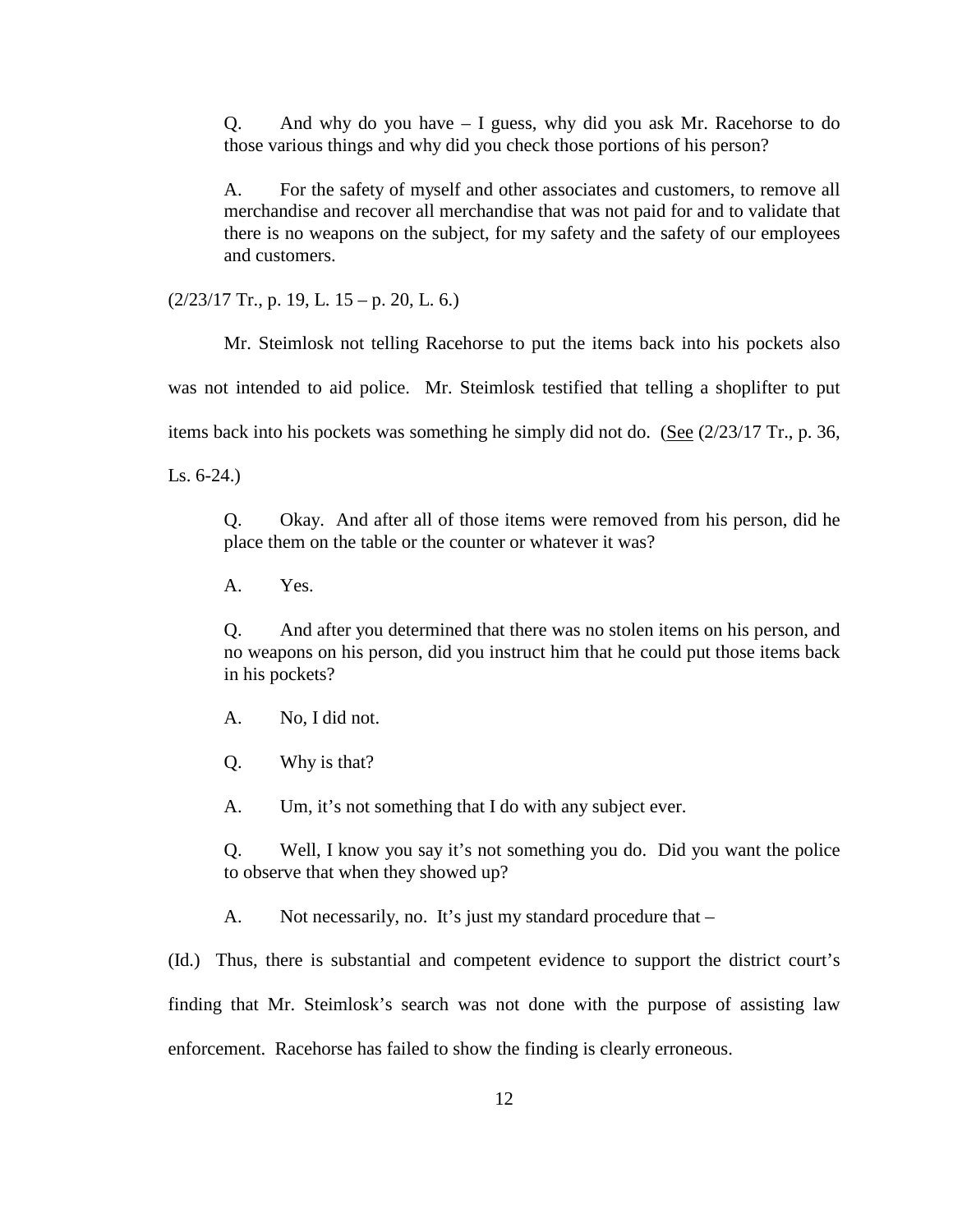However, even if the district court did clearly err when it determined that Mr. Steimlosk did not intend to assist law enforcement, it does not matter. Whether a private individual intended to assist law enforcement only becomes a factor in the "gray area" cases. See Breese, 160 Idaho at 843, 379 P.3d at 1113; Kopsa, 126 Idaho at 517, 887 P.2d at 62. "Gray area" cases only arise when governmental participation is between the extremes of "overt governmental participation in a search and the complete absence of such participation." Kopsa, 126 Idaho at 517, 887 P.2d at 62 (citations omitted). This is not a "gray area" case. Here, there was a complete absence of governmental participation. No officer was present for the initial search. Law enforcement did not even know about Mr. Steimlosk's search, let alone consent to such a search. (See R., pp. 120-121.) There is a complete absence of governmental participation and thus the "gray area" analysis is irrelevant.

In addition, Racehorse has failed to show he is entitled to suppression of the methamphetamine. When a defendant moves to suppress evidence the defendant bears the threshold burden of showing a factual nexus between the illegality and the state's acquisition of the evidence. See State v. Kapelle, 158 Idaho 121, 127, 344 P.3d 901, 907 (Ct. App. 2014); State v. Dahl, 162 Idaho 541, 400 P.3d 629, 634 (Ct. App. 2017). The first baggie of methamphetamine was discovered after Racehorse consented to Officer Miller's search of his jacket. (See 2/23/17 Tr., p. 65, L. 21– p. 67, L. 13.) The second baggie was found after Officer Miller placed Racehorse under arrest and searched him.  $(2/23/17$  Tr., p. 67, L. 14 – p. 68, L. 22.) Racehorse asks to suppress "any evidence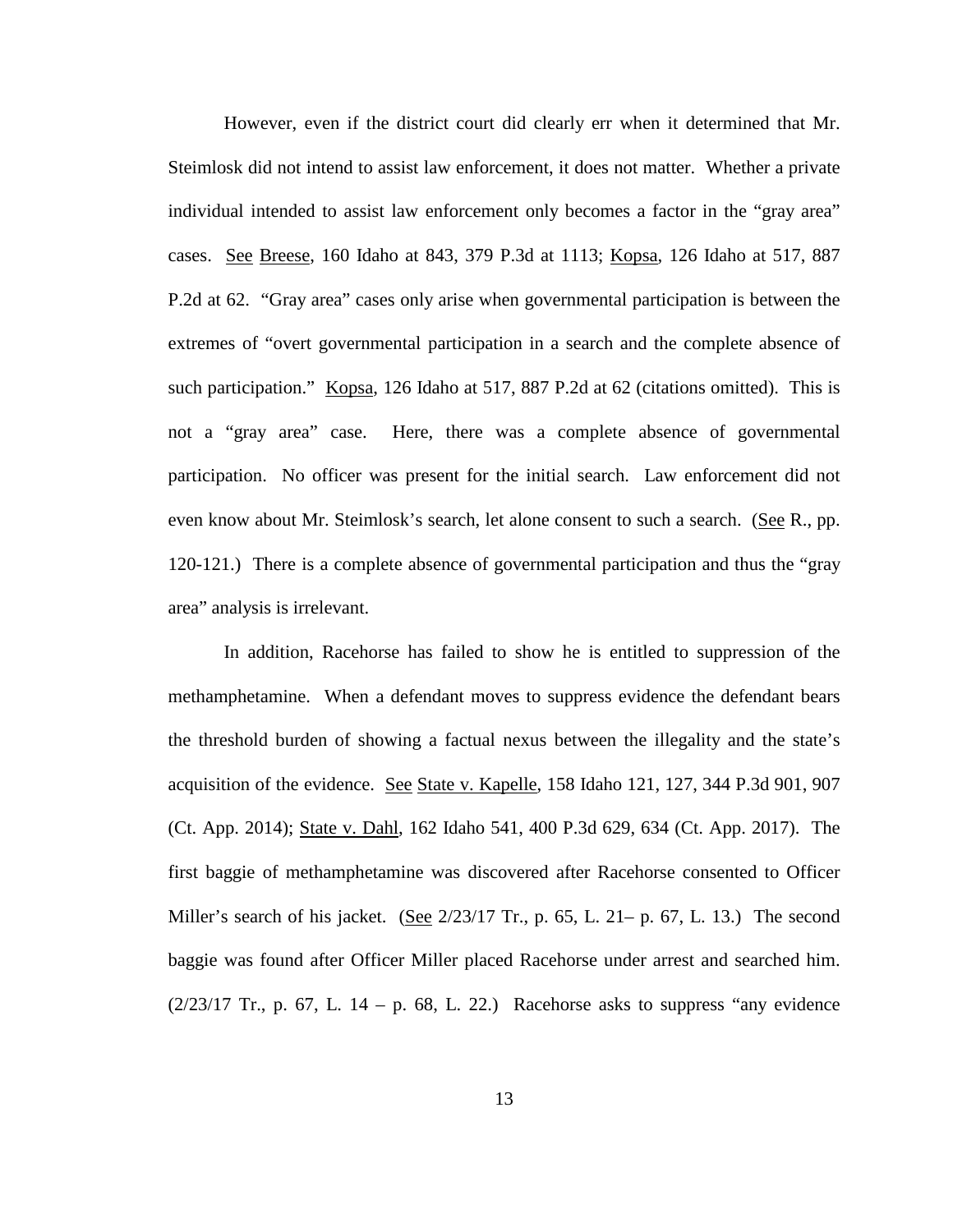seized as a result" of Mr. Steimlosk's search, but has failed to show that the evidence would not have been discovered but for allegedly unconstitutional conduct.

2. There Is Substantial And Competent Evidence That The Cigarette Pack Was In Racehorse's Jacket When Officer Miller Asked For, And Received, Consent To Search The Jacket

The district court found that Racehorse gave voluntary consent to search his

jacket. (R., pp. 121-122.)

The facts in this case show that after arriving at the Albertson's store, Officer Miller informed the Defendant of his *Miranda* rights, and the Defendant freely agreed to talk. Officer Miller and Racehorse then discussed why Racehorse was in possession of a syringe. Based upon the answers provided by Racehorse, Officer Miller's training and experience led him to believe that individuals possessing syringes may also possess illegal controlled substances, prompting Officer Miller to ask Racehorse if he could search his jacket. Racehorse agreed to Officer Miller's request and gave permission to search. (*See* Suppression Hrg. At 57:15-60:21.) Based upon the testimony of Officer Miller regarding the events of the day in question and a review of the totality of the circumstances, this Court finds that there is substantial and competent evidence sufficient to demonstrate that Racehorse freely and voluntarily gave his consent to that search of his jacket. There is no evidence of coercion.

(R., p. 122.)

A warrantless search conducted pursuant to valid consent does not violate the Fourth Amendment. Schneckloth v. Bustamonte, 412 U.S. 218, 219 (1973) (citations omitted); State v. Varie, 135 Idaho 848, 852, 26 P.3d 31, 35 (2001). Consent is valid if it is free and voluntary. Schneckloth, 412 U.S. at 225-26 (citations omitted). The voluntariness of an individual's consent is a question of fact to be determined based upon the totality of the circumstances. Varie, 135 Idaho at 852, 26 P.3d at 35 (citing Schneckloth, 412 U.S. at 248-49). In order to be valid, consent cannot be the result of duress or coercion, either direct or implied. Schneckloth, 412 U.S. at 248.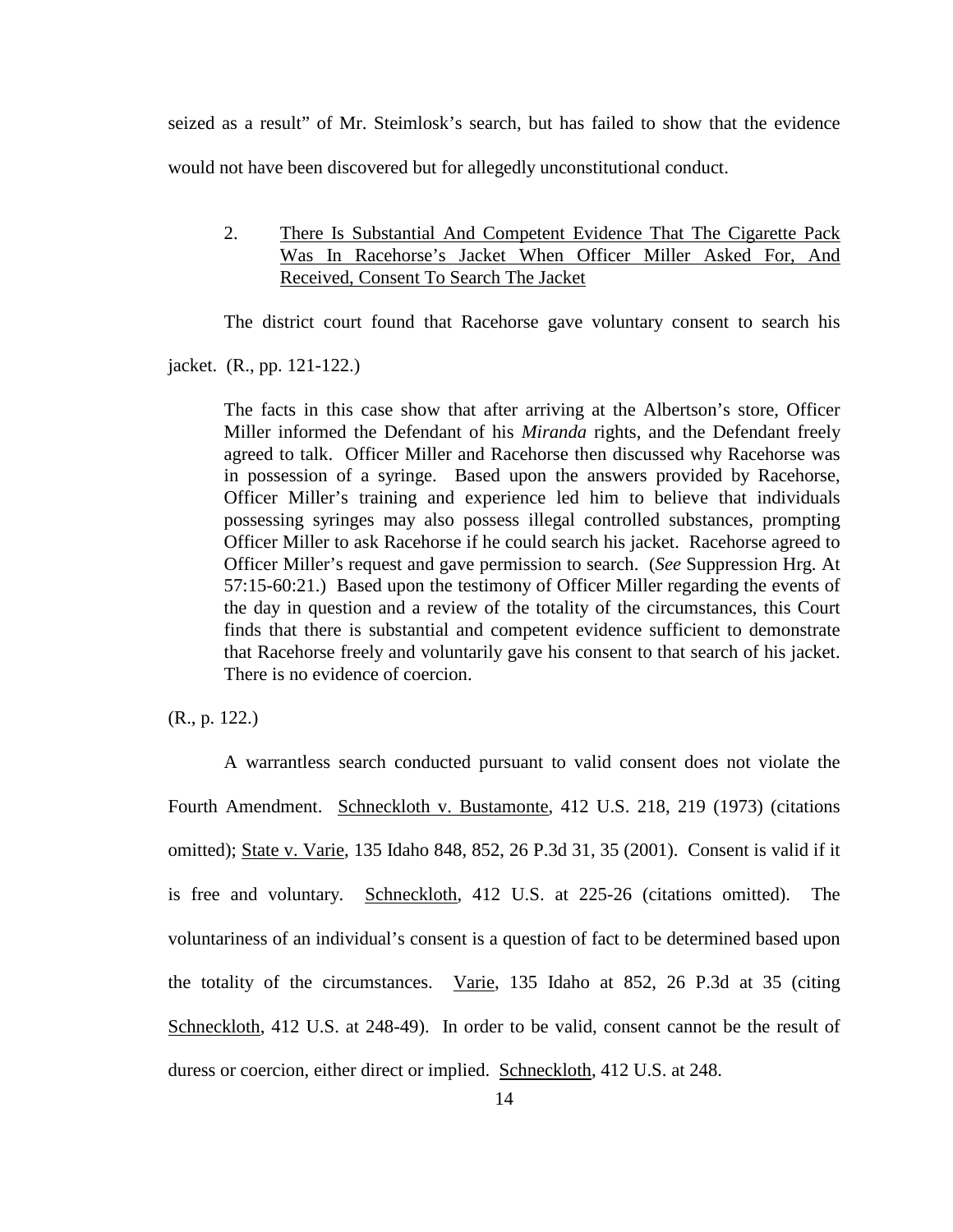Whether a consent to a search was voluntary is a question of fact, the determination of which is reviewed on appeal for clear error. State v. Reynolds, 146 Idaho 466, 472, 197 P.3d 327, 333 (Ct. App. 2008); State v. Stewart, 145 Idaho 641, 648, 181 P.3d 1249, 1256 (Ct. App. 2008). "Findings will not be deemed clearly erroneous if they are supported by substantial evidence in the record." Stewart, 145 Idaho at 648, 181 P.3d at 1256 (quoting State v. Jaborra, 143 Idaho 94, 98, 137 P.3d 481, 485 (Ct. App. 2006)).

"The standard for measuring the scope of a suspect's consent under the Fourth Amendment is that of 'objective' reasonableness-what would the typical reasonable person have understood by the exchange between the officer and the suspect?" Florida v. Jimeno, 500 U.S. 248, 251 (1991) (citing Illinois v. Rodriguez, 497 U.S. 177, 183-189 (1990); Florida v. Royer, 460 U.S. 491, 501-502 (1983) (opinion of WHITE, J.); *id.,* at 514, (BLACKMUN, J., dissenting)). The United State Supreme Court explained, "The scope of a search is generally defined by its expressed object." Id. (citing United States v. Ross, 456 U.S. 798 (1982)). "A reasonable person may be expected to know that narcotics are generally carried in some form of a container." Id.

On appeal, Racehorse does not challenge the finding that Officer Miller had valid consent to search Racehorse's jacket. (See Appellant's brief, pp. 8-10.) Instead Racehorse argues that the district court's factual finding that the cigarette pack was in Racehorse's jacket was clearly erroneous. (See id.) Racehorse is "mindful" that there is substantial evidence supporting the district court's finding, but nonetheless argues the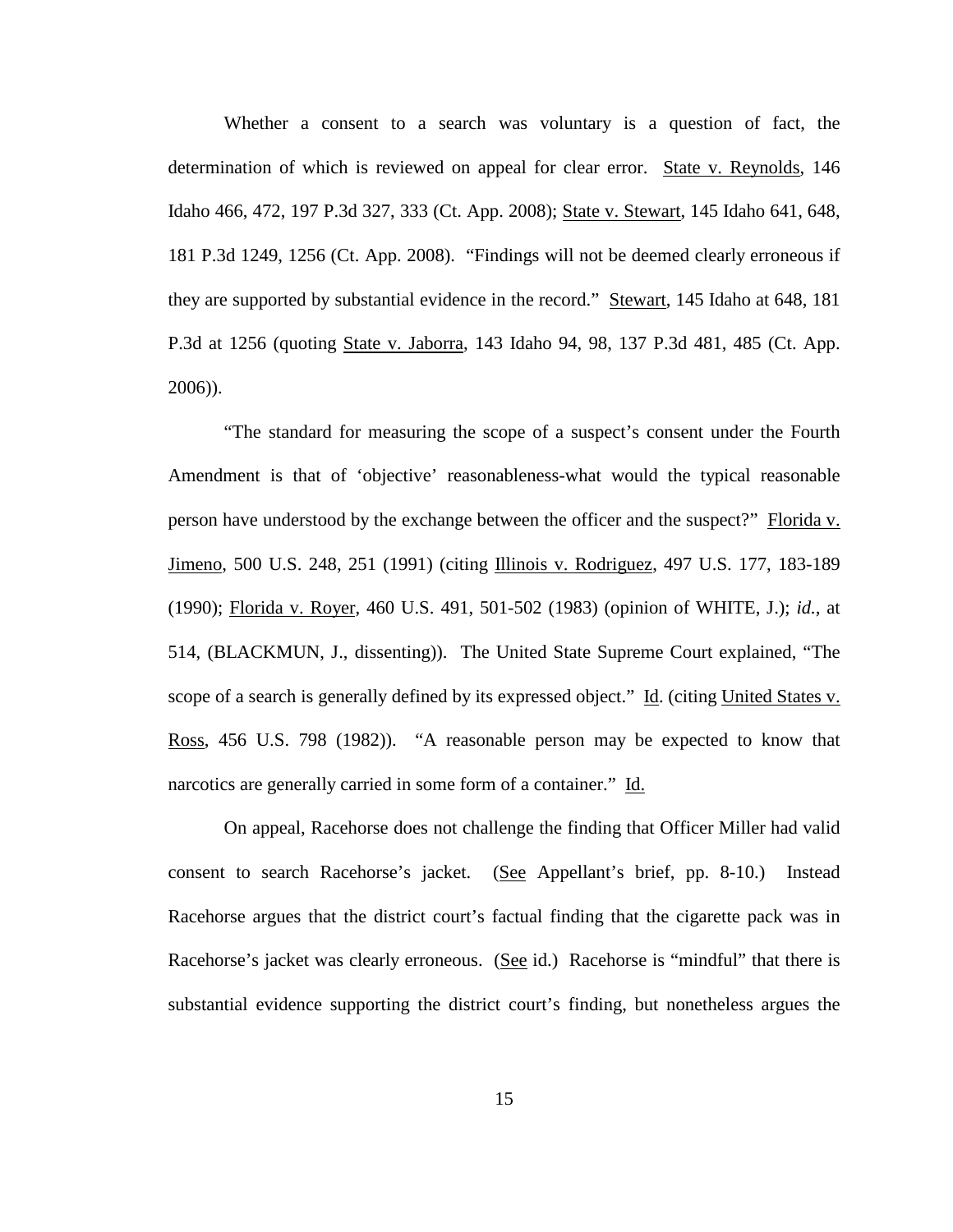finding is clearly erroneous. (See id.) The district court did not clearly err; there was substantial competent evidence that the cigarette pack was in Racehorse's jacket.

Mr. Steimlosk testified that he saw the cigarette pack in Racehorse's jacket, but just set it aside.

Q. And did you observe anything that [Racehorse] removed from his person when you asked him to empty his pockets? Checked his waistband? His socks?

A. Yes. Mr. Racehorse removed several items. There was a large quantity of cash, there was a needle, there was – there was a pack of cigarettes that was in the jacket, and I did not  $-$  I just set the jacket  $-$  after confirming that that was all that was in the jacket, I just set that aside.

(2/23/17 Tr., p. 20, Ls. 11-21.) Mr. Steimlosk further testified that the cigarette pack was

still in Racehorse's jacket when Racehorse took off the jacket:

- Q. Ok. And you said something about a pack of cigarettes in the coat?
- A. Yes.
- Q. Did he remove those as well?
- A. No. He removed the jacket.
- Q. And you're saying the cigarettes were still in the jacket?
- A. The cigarettes were still in the jacket, yes.

 $(2/23/17$  Tr., p. 34, Ls. 12-20.) He also testified the cigarettes were still in the jacket when the police arrived:

Q. And it's your testimony that the cigarettes were not removed from the coat pocket before the police arrived?

A. I felt the coat pockets and I saw a pack of cigarettes in there, but I didn't remove the cigarettes.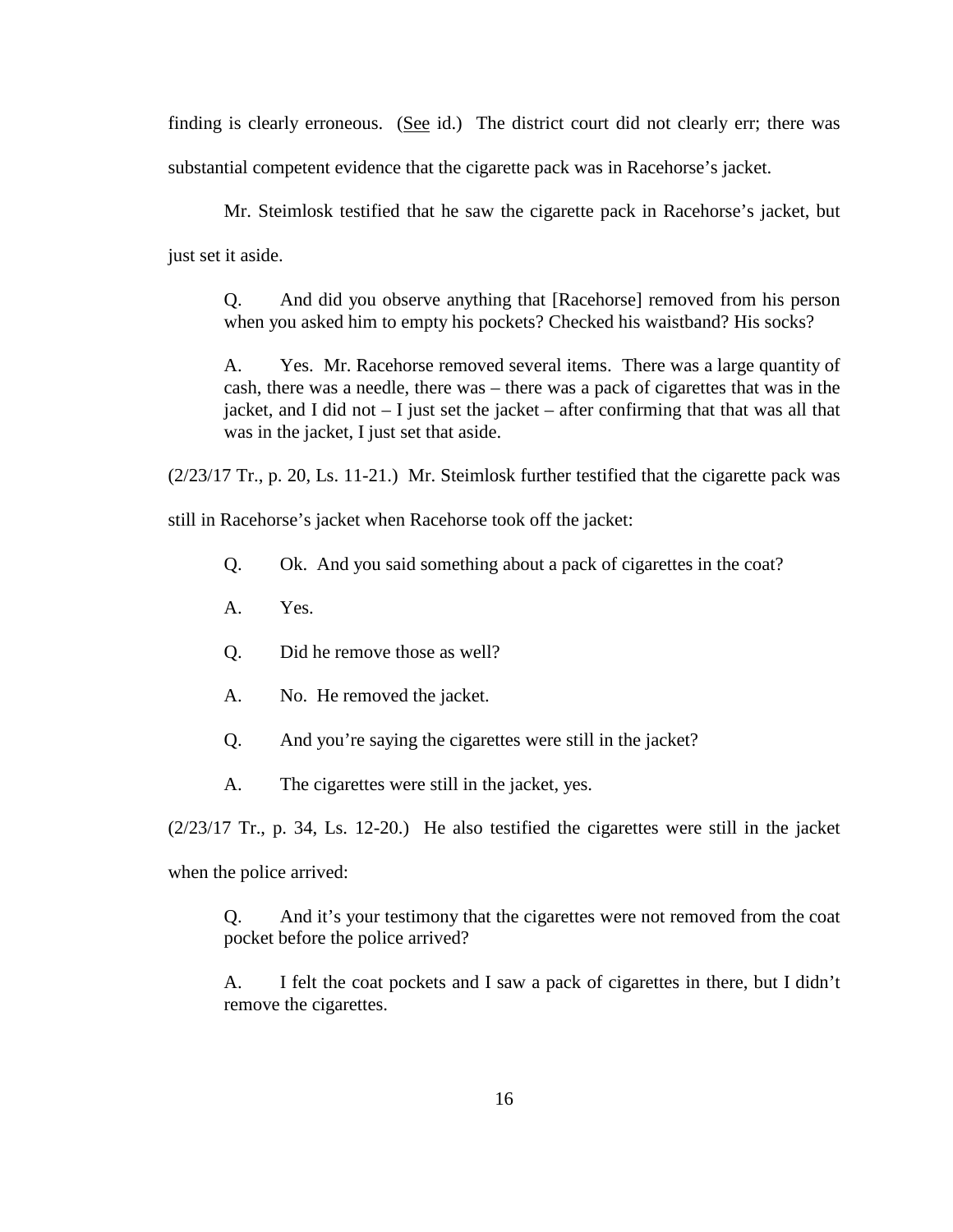(2/23/17 Tr., p. 37, Ls. 14-19.) Mr. Steimlosk repeatedly testified that the cigarette pack remained in Racehorse's jacket pocket. (2/23/17 Tr., p. 38, L. 21 – p. 39, L. 14, p. 42, Ls. 13-18, p. 43, L. 4 – p. 44, L. 2.)

Officer Miller testified that he spoke to Racehorse about the syringe to determine whether it was drug paraphernalia.  $(2/23/17 \text{ Tr}$ , p. 61, L. 21 – p. 64, L. 25.) Officer Miller asked Racehorse if he had anything illegal in his coat.  $(2/23/17 \text{ Tr.}, p. 65, L. 21$ p. 66, L. 21.) Racehorse said "No. You can check." (Id.) Officer Miller then clarified that it was okay that he check the coat. (Id.) Racehorse said "Yes." (Id.)

- Q. And upon him telling you that, how did you proceed?
- A. I searched the pockets of the black Carhartt jacket that was on the counter.
- Q. And during that search, what did you discover, if anything?
- A. In his right front pocket of the coat there was a pack of cigarettes.
- Q. And what did you do with that pack of cigarettes?
- A. I opened it to look inside.
- Q. And what did you observe?
- A. A small plastic bag containing a white crystalline substance.

 $(2/23/17$  Tr. p. 66, L. 22 – p. 67, L. 10; see also p. 78, L. 25 – p. 79, L. 3.) The only potentially contrary evidence came from Ms. Arzola, who testified that she was not sure when the cigarettes were removed from Racehorse's jacket.  $(2/23/17 \text{ Tr.}, p. 87, L. 16 - p.$ 91, L. 23.) But she thought the cigarettes may have been out of the pocket before the police arrived. (Id.) However, she could not remember if it was Mr. Steimlosk or the police officer who removed the cigarettes from Racehorse's jacket. (2/23/17 Tr., p. 88,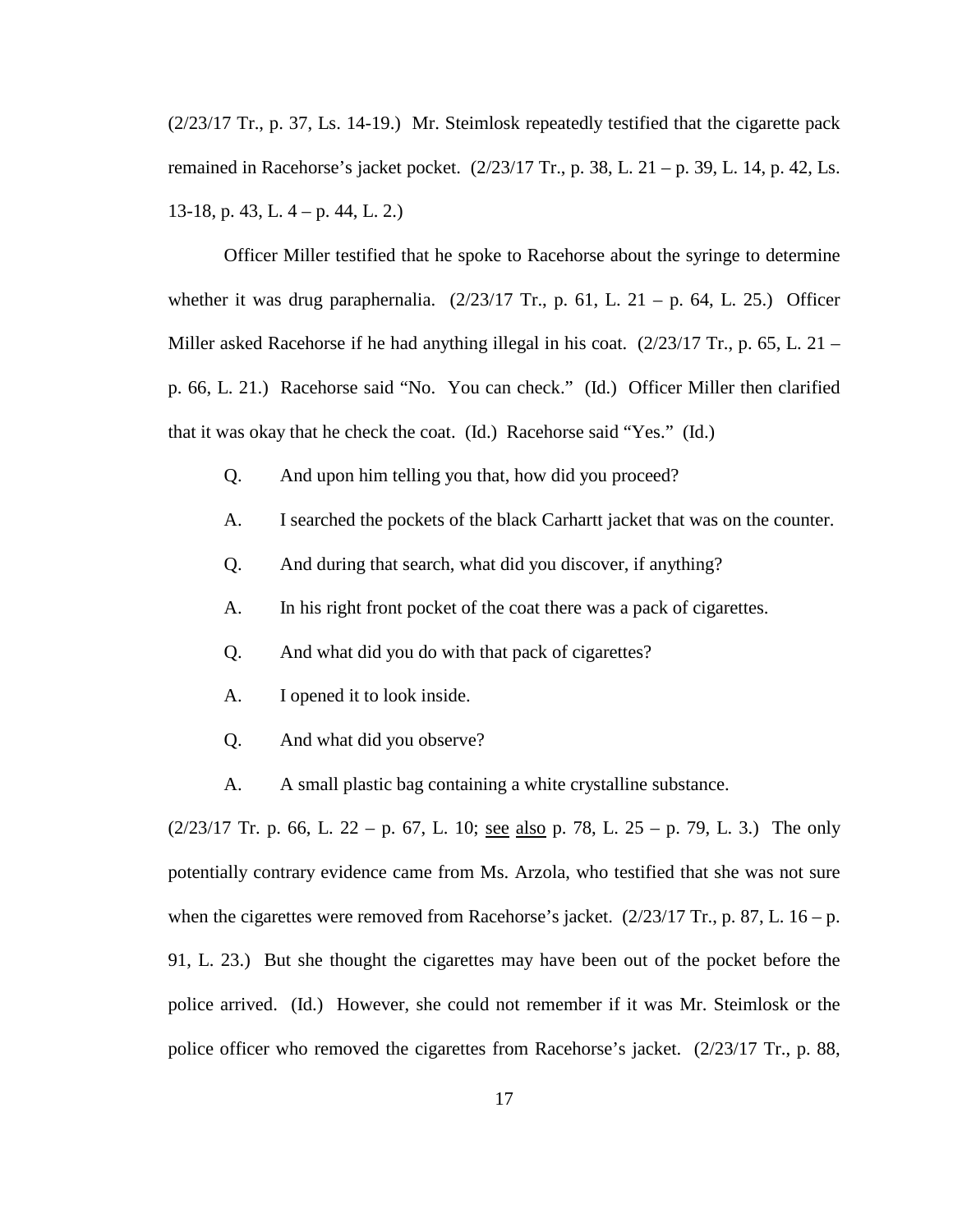Ls. 8-14.) Regardless, even if there is conflicting testimony (which there really is not here), the resolution of those conflicts were the province of the district court. Here the district court found that the cigarette pack was in Racehorse's jacket and Racehorse gave valid consent to Officer Miller to search his jacket. Racehorse has failed to show the court's finding was clearly erroneous and, thus, has failed to show any basis for suppression.

### **CONCLUSION**

 The state respectfully requests this Court affirm the judgment of the district court DATED this 15th day of March, 2018.

> /s/ Ted S. Tollefson\_\_\_\_\_\_\_\_\_\_\_\_\_\_\_\_\_\_\_ TED S. TOLLEFSON Deputy Attorney General